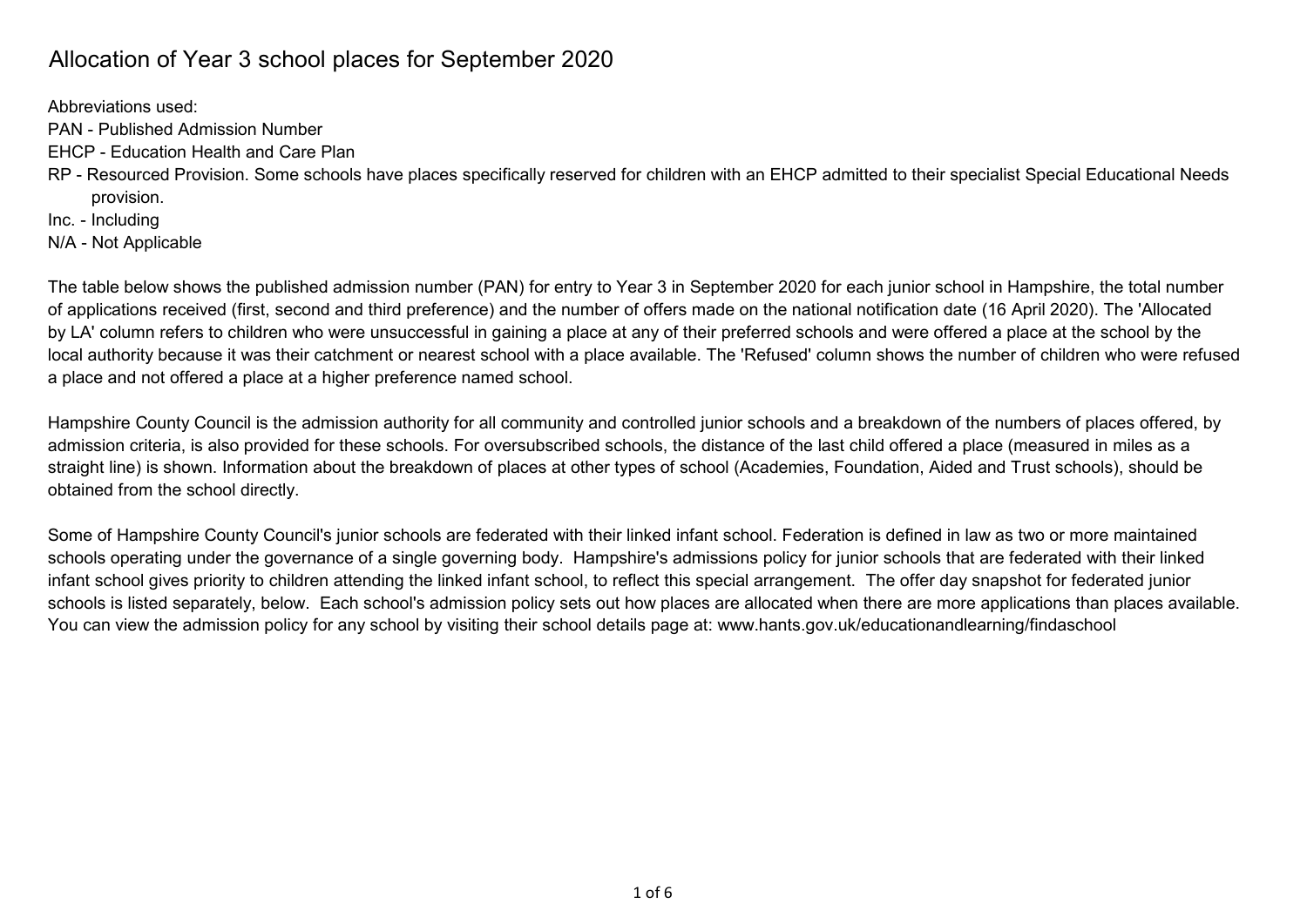| DfE No.<br>2621 | School type       | <b>School name</b><br>Community Alver Valley Junior School | <b>PAN</b><br>60      | of applications<br>Total no.<br>74 | Total no. of offers<br>$\overline{60}$ | EHCP naming RP<br>N/A | EHCP naming school      | after<br>Looked after/ Previously looked | Medical and Social | Children of staff<br>5 <sup>1</sup> | school<br>Federated linked infant<br>$\overline{53}$ | Catchment, sibling | Catchment, faith | Other catchment | Sibling | Faith | Other out-catchment     | offered<br>of last child<br><b>Distance</b><br>2.25 | Allocated by LA | Refused |  |
|-----------------|-------------------|------------------------------------------------------------|-----------------------|------------------------------------|----------------------------------------|-----------------------|-------------------------|------------------------------------------|--------------------|-------------------------------------|------------------------------------------------------|--------------------|------------------|-----------------|---------|-------|-------------------------|-----------------------------------------------------|-----------------|---------|--|
| 2002            |                   | Community Balksbury Junior School                          | 90                    | 128                                | 84                                     | N/A                   |                         |                                          |                    |                                     | 47                                                   |                    |                  |                 | 35      |       |                         |                                                     |                 |         |  |
| 2283            |                   | Community Bishopswood Junior School                        | 60                    | 59                                 | 59                                     | N/A                   | $\mathbf{1}$            | $\overline{1}$                           |                    |                                     | 56                                                   |                    |                  |                 |         |       | $\overline{1}$          |                                                     |                 |         |  |
| 2304            |                   | Community Bursledon Junior School                          | 90                    | 108                                | $\overline{82}$                        | N/A                   |                         |                                          |                    |                                     | 2 80                                                 |                    |                  |                 |         |       |                         |                                                     |                 |         |  |
|                 |                   | 2049 Community Crofton Anne Dale Junior School             | 96                    | 138                                | 96                                     | N/A                   |                         |                                          |                    |                                     | 89                                                   |                    |                  |                 |         |       |                         | 5 2.61                                              |                 | 3       |  |
| 2367            |                   | Community Fordingbridge Junior School                      | 64                    | 61                                 | $\overline{58}$                        | N/A                   |                         | $\overline{1}$                           |                    |                                     |                                                      | $12$ 22            |                  | 22              |         |       |                         |                                                     |                 |         |  |
|                 |                   | 2056 Community Fryern Junior School                        | 60                    | 150                                | $\overline{90}$                        | N/A                   | $\overline{\mathbf{1}}$ |                                          |                    |                                     | 83                                                   |                    |                  |                 |         |       |                         | 3 0.98                                              |                 |         |  |
|                 | 3190 Controlled   | Leesland CE Junior School                                  | 90                    | 91                                 | 83                                     | N/A                   |                         |                                          |                    |                                     | $\overline{71}$                                      |                    |                  |                 |         |       |                         |                                                     | $\overline{7}$  |         |  |
| 3183            | <b>Controlled</b> | Liphook CE Junior School                                   | $\overline{90}$       | 93                                 | $\overline{88}$                        | N/A                   |                         | $\overline{1}$                           |                    | 2                                   | 82                                                   |                    |                  |                 |         |       | $\overline{2}$          |                                                     |                 |         |  |
| 2127            |                   | Community Liss Junior School                               | 65 (inc. 2 RP places) | $\overline{51}$                    | 48                                     | $\overline{0}$        |                         |                                          |                    |                                     | 48                                                   |                    |                  |                 |         |       |                         |                                                     |                 |         |  |
| 2161            |                   | Community Northern Junior Community School                 | 60                    | 58                                 | 58                                     | N/A                   |                         | $\mathbf 1$                              |                    |                                     | $\overline{54}$                                      |                    |                  |                 |         |       | 1                       |                                                     |                 |         |  |
| 2227            |                   | Community Oakridge Junior School                           | 90                    | $\overline{137}$                   | $\overline{90}$                        | N/A                   | $\overline{1}$          |                                          |                    |                                     | 81                                                   |                    |                  | $\overline{2}$  |         |       |                         | 5 0.78                                              |                 |         |  |
|                 |                   | 2100 Community Riders Junior School                        | 90                    | 55                                 | $\overline{54}$                        | N/A                   | $\mathbf 1$             | $\overline{1}$                           |                    |                                     | 50                                                   |                    |                  | 2               |         |       |                         |                                                     |                 |         |  |
|                 |                   | 2013 Community South View Junior School                    | $\overline{60}$       | $\overline{77}$                    | 62                                     | $\overline{4}$        |                         |                                          |                    |                                     | 61                                                   |                    |                  |                 |         |       |                         | 2.68                                                |                 |         |  |
| 2361            |                   | Community Springwood Junior School                         | $\overline{60}$       | 55                                 | $\overline{46}$                        | N/A                   |                         |                                          |                    |                                     | 44                                                   |                    |                  |                 |         |       |                         |                                                     |                 |         |  |
| 2103            |                   | Community Trosnant Junior School                           | 60 (inc. 2 RP places) | 65                                 | 56                                     | $\mathbf{0}$          | 2                       | $\overline{\mathbf{1}}$                  |                    | 3                                   | 49                                                   |                    |                  |                 |         |       | $\overline{\mathbf{1}}$ |                                                     |                 |         |  |
| 2067            |                   | Community   Wallisdean Junior School                       | 60 (inc. 3 RP places) | 59                                 | 47                                     | $\mathbf 0$           |                         |                                          |                    |                                     | 46                                                   |                    |                  |                 |         |       | $\overline{1}$          |                                                     |                 |         |  |
| 2055            |                   | Community Wildground Junior School                         | 60                    | 77                                 | 60                                     | N/A                   | $\vert$ 2               |                                          |                    | $\overline{2}$                      | 54                                                   |                    |                  |                 |         |       |                         | 0.75                                                |                 |         |  |
|                 |                   | 2008 Community Winklebury Junior School                    | 60                    | 68                                 | 47                                     | N/A                   | $\overline{5}$          |                                          |                    | $\overline{2}$                      | $\overline{38}$                                      | $\overline{2}$     |                  |                 |         |       |                         |                                                     |                 |         |  |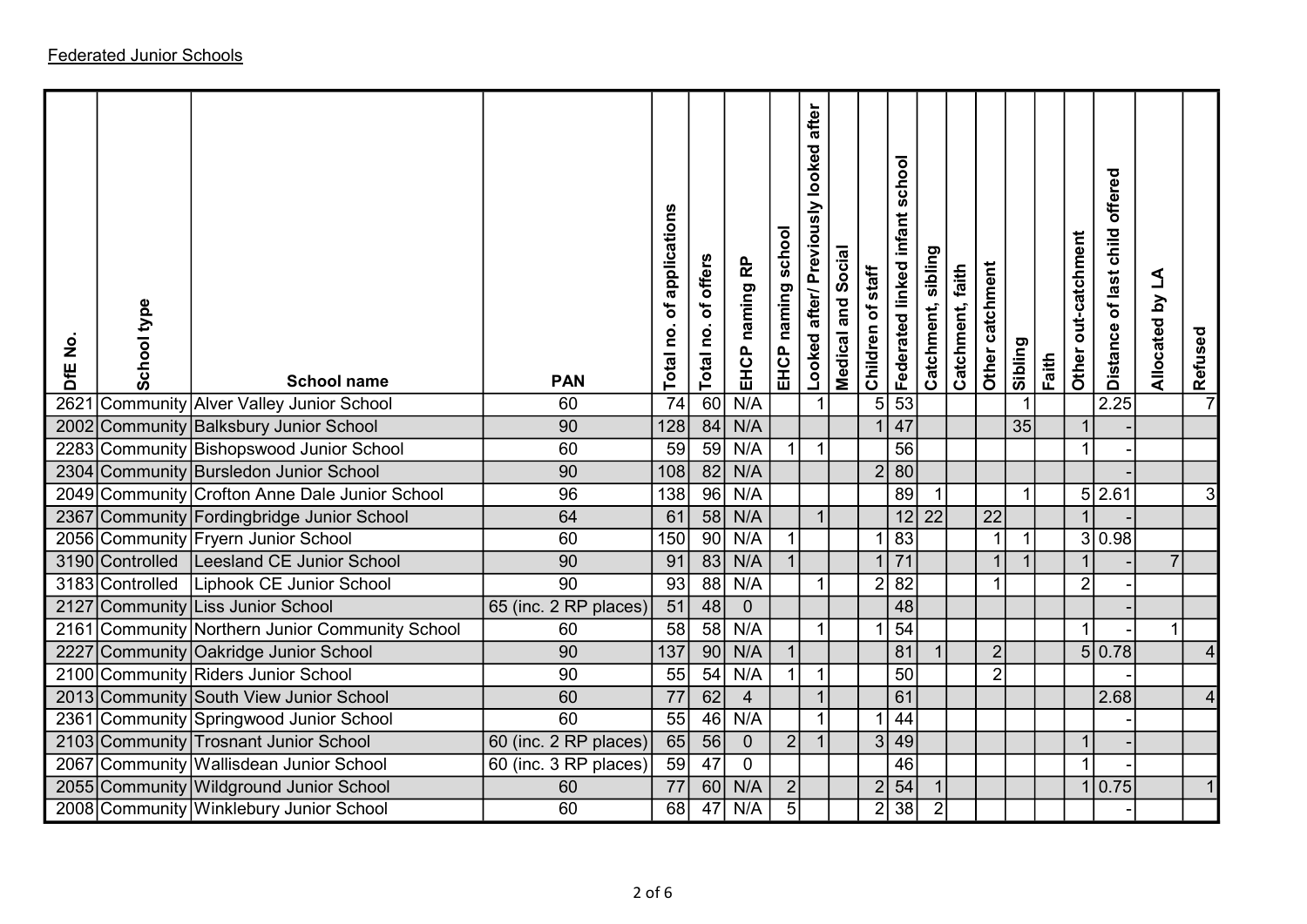| $\frac{1}{2}$<br>DfE | School type                  | <b>School name</b>                                              | <b>PAN</b>            | of applications<br>Total no. | of offers<br>Total no. | naming RP<br>EHCP | school<br>naming<br>EHCP | after<br>Looked after/Previously look | Medical and social                   | Child of staff | sibling<br>Catchment, | Out-catchment, displaced | Catchment, faith | Other catchment       | sibling        | school<br>a linked infant<br>Attending | Faith | out-catchment<br>Other | offered<br>Distance of last child | L<br>$\mathbf{\Sigma}$<br>Allocated | Refused        |
|----------------------|------------------------------|-----------------------------------------------------------------|-----------------------|------------------------------|------------------------|-------------------|--------------------------|---------------------------------------|--------------------------------------|----------------|-----------------------|--------------------------|------------------|-----------------------|----------------|----------------------------------------|-------|------------------------|-----------------------------------|-------------------------------------|----------------|
|                      |                              | 5202 Foundation Abbotswood Junior School                        | 150                   | 177                          | 136                    |                   |                          |                                       | Please refer to school for breakdown |                |                       |                          |                  |                       |                |                                        |       |                        |                                   |                                     |                |
|                      | 3330 Aided                   | All Saints CE Aided Junior School                               | $\overline{140}$      | $\overline{259}$             | 130                    |                   |                          |                                       | Please refer to school for breakdown |                |                       |                          |                  |                       |                |                                        |       |                        |                                   |                                     |                |
|                      | 3600 Aided                   | Alverstoke CE Aided Junior School                               | 64                    | 133                          | 64                     |                   |                          |                                       | Please refer to school for breakdown |                |                       |                          |                  |                       |                |                                        |       |                        |                                   |                                     | 20             |
| 2001                 |                              | Community Anstey Junior School                                  | 64                    | 55                           | 50                     | N/A               |                          |                                       |                                      |                | 11                    |                          |                  | 17                    | 7 <sup>1</sup> | 13                                     |       |                        |                                   |                                     |                |
| 2004                 |                              | Community Anton Junior School                                   | 64                    | 99                           | 64                     | N/A               |                          | 3 <sup>1</sup>                        | $\overline{2}$                       |                | 12                    |                          |                  | $\overline{26}$       | 6              | $\overline{14}$                        |       |                        | 0.39                              |                                     |                |
|                      |                              | 5208 Foundation Ashley Junior School                            | 60 (inc. 2 RP places) | 94                           | 78                     |                   |                          |                                       | Please refer to school for breakdown |                |                       |                          |                  |                       |                |                                        |       |                        |                                   |                                     |                |
|                      | 3197 Controlled              | <b>Bartley CE Junior School</b>                                 | 90                    | 127                          | $\overline{87}$        | N/A               | $\overline{2}$           | $\overline{2}$                        |                                      |                | 20                    |                          | $\mathbf{2}$     | 42                    | 8              | 8                                      |       | $2\vert$               |                                   | $\overline{1}$                      |                |
|                      |                              | 2336 Community Bidbury Junior School                            | 60<br>90              | 74<br>69                     | 59<br>62               | N/A<br>N/A        |                          | $\overline{2}$                        | 2 <sup>1</sup>                       |                | 11<br>24              |                          |                  | $\overline{23}$<br>26 | $11$ 11        |                                        |       | $\overline{2}$         |                                   |                                     |                |
| 2273                 |                              | Community Bishop's Waltham Junior School                        | 30                    | $\overline{20}$              | 18                     |                   |                          |                                       | Please refer to school for breakdown |                |                       |                          |                  |                       |                |                                        |       |                        |                                   |                                     |                |
|                      | 5205 Academy<br>2021 Academy | <b>Blackfield Primary School</b><br><b>Bordon Junior School</b> | 60                    | 62                           | 60                     |                   |                          |                                       | Please refer to school for breakdown |                |                       |                          |                  |                       |                |                                        |       |                        |                                   |                                     |                |
|                      |                              | 2116 Community Bosmere Junior School                            | 90                    | 108                          |                        | 89 N/A            |                          | 2 <sup>1</sup>                        |                                      |                | 11                    |                          |                  | 21                    | $18$ 34        |                                        |       |                        |                                   |                                     |                |
|                      |                              | 3667 Community Cadland Primary School                           | 22                    | 27                           | $\overline{22}$        | N/A               | $\vert$ 2                |                                       |                                      |                | 2 <sup>1</sup>        |                          |                  | $\overline{13}$       |                | $\Delta$                               |       |                        | 1.62                              |                                     |                |
|                      |                              | 5203 Foundation Calmore Junior School                           | 60                    | $\overline{72}$              | $\boxed{60}$           |                   |                          |                                       | Please refer to school for breakdown |                |                       |                          |                  |                       |                |                                        |       |                        |                                   |                                     |                |
| 2272                 |                              | Community Castle Hill Primary School                            | 60                    | 77                           | 59                     | N/A               |                          | 3                                     |                                      |                | 20                    |                          |                  | 21                    | 1              | 14                                     |       |                        |                                   |                                     |                |
| 2229                 |                              | Community Church Crookham Junior School                         | 150                   | 205                          | 140                    | N/A               | 3                        |                                       |                                      | 2              | $\overline{52}$       |                          |                  | 64                    | 10             | 5                                      |       |                        |                                   | $\overline{2}$                      |                |
| 2040                 |                              | Community Clanfield Junior School                               | 90                    | 122                          | 86                     | N/A               | $\overline{2}$           |                                       |                                      |                | 16                    |                          |                  | 42                    | $\overline{7}$ | 16                                     |       |                        |                                   | $\mathbf{2}$                        |                |
|                      |                              | 2510 Community Cove Junior School                               | $\overline{75}$       | 153                          |                        | 73 N/A            |                          |                                       |                                      |                | 16                    |                          |                  | $\overline{28}$       | $12$ 13        |                                        |       |                        |                                   | $\overline{2}$                      |                |
|                      |                              | 2345 Community Crofton Hammond Junior School                    | 62                    | 119                          | 62                     | N/A               | 3                        |                                       |                                      |                | 20                    |                          |                  | 22                    | 10             | 6                                      |       |                        | 0.90                              |                                     | 11             |
| 2176                 |                              | Community Cupernham Junior School                               | 90                    | 109                          | 91                     | N/A               |                          |                                       |                                      |                | 22                    |                          |                  | 47                    | 6              | 11                                     |       |                        | 5.04                              |                                     | $\overline{5}$ |
|                      |                              | 2323 Community Denmead Junior School                            | $\overline{90}$       | 98                           | $\overline{84}$        | N/A               | $\overline{2}$           |                                       |                                      |                | $\overline{24}$       |                          |                  | 34                    | 12             | 10                                     |       |                        |                                   |                                     |                |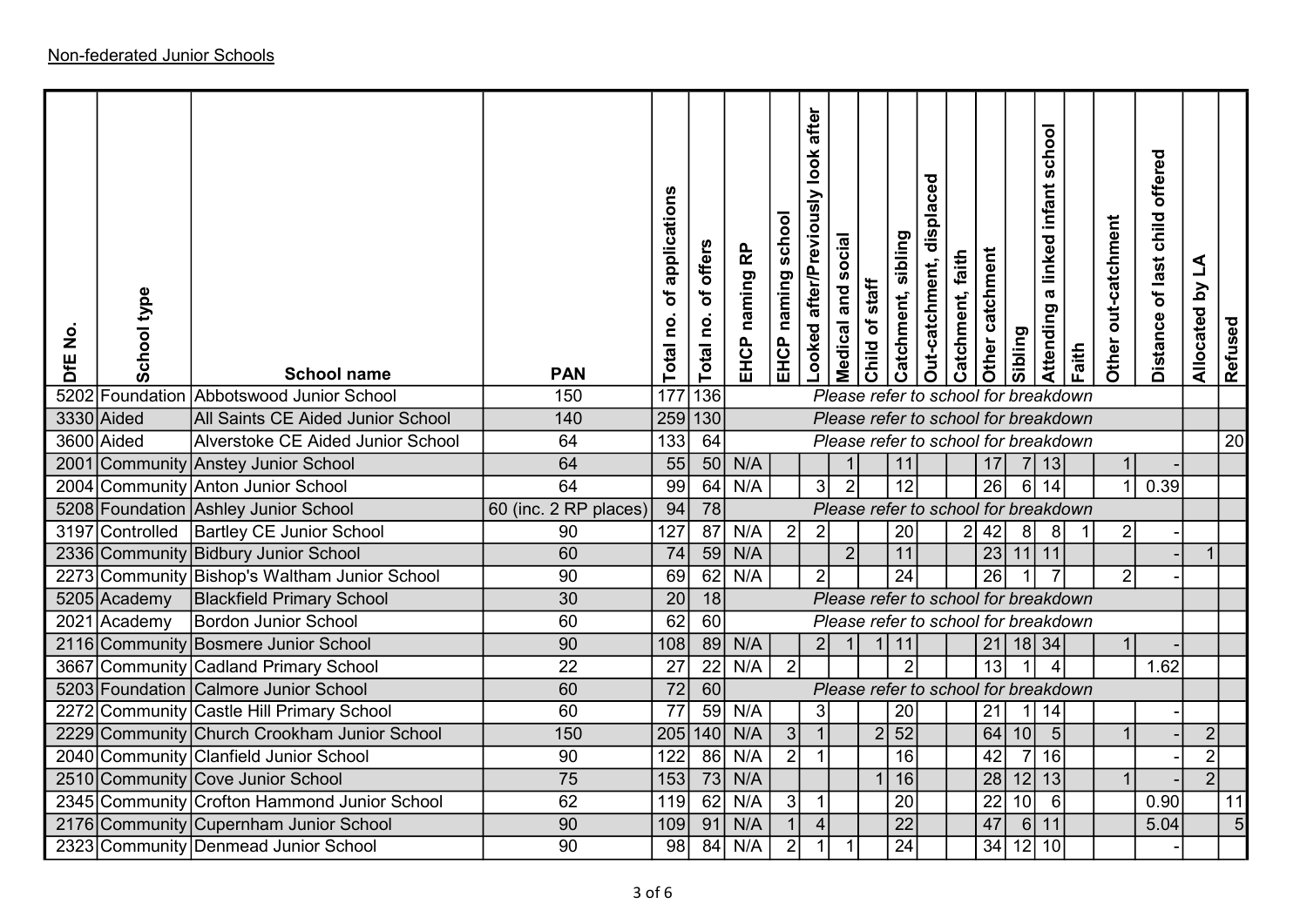| $\frac{1}{2}$<br>DfE | School type  | <b>School name</b>                             | <b>PAN</b>            | application<br>đ<br>Total no | of offers<br>Total no. | <u>բ</u><br>EHCP naming | school<br>EHCP naming | after<br><b>look</b><br>after/Previously<br>Looked | social<br>Medical and   | Child of staff | Catchment, sibling | displaced<br>Out-catchment, | Catchment, faith | Other catchment | Sibling                              | school<br>a linked infant<br>Attending | Faith          | Other out-catchment | offered<br>child<br>of last<br><b>Distance</b> | <u>گ</u><br>$\mathbf{\Sigma}$<br>Allocated | Refused        |
|----------------------|--------------|------------------------------------------------|-----------------------|------------------------------|------------------------|-------------------------|-----------------------|----------------------------------------------------|-------------------------|----------------|--------------------|-----------------------------|------------------|-----------------|--------------------------------------|----------------------------------------|----------------|---------------------|------------------------------------------------|--------------------------------------------|----------------|
| 2053                 |              | Community Droxford Junior School               | 45                    | 53                           | 45                     | N/A                     |                       | $\overline{2}$                                     |                         |                | $\overline{13}$    |                             |                  | 17              | $\overline{8}$                       | $\mathbf{3}$                           |                |                     | 4.99                                           |                                            |                |
|                      |              | 2606 Community Elson Junior School             | 90                    | 85                           | 85                     | N/A                     |                       | $2\vert$                                           |                         |                | 14                 |                             |                  | 31              | 8 20                                 |                                        |                | 5                   |                                                | 4 <sup>1</sup>                             |                |
|                      |              | 2263 Community Fair Oak Junior School          | 150                   |                              |                        | 156 135 N/A             |                       | $\overline{2}$                                     | $\overline{\mathbf{1}}$ |                | $3\overline{51}$   |                             |                  | $\overline{54}$ | 10                                   | $\vert 9 \vert$                        |                | 3 <sup>1</sup>      |                                                | $\blacktriangleleft$                       |                |
| 2749                 |              | Community Four Lanes Community Junior School   | 90                    | 104                          | 89                     | N/A                     |                       |                                                    |                         |                | 16                 |                             |                  | 44              | 7 19                                 |                                        |                | 3                   |                                                |                                            |                |
| 2197                 |              | Community Foxhills Junior School               | 90                    | 128                          | 78                     | N/A                     |                       |                                                    |                         |                | 30                 |                             |                  | $\overline{37}$ | 2                                    | $5\overline{)}$                        |                | $\overline{2}$      |                                                |                                            |                |
| 2267                 |              | Community   Freegrounds Junior School          | 90                    | 97                           | 90                     | N/A                     |                       |                                                    |                         |                | 21                 |                             |                  | 4               | $31$   21                            |                                        |                |                     | 0.67                                           |                                            |                |
| 2037                 | Academy      | <b>Frogmore Junior School</b>                  | 67                    | 54                           | 49                     |                         |                       |                                                    |                         |                |                    |                             |                  |                 | Please refer to school for breakdown |                                        |                |                     |                                                |                                            |                |
|                      | 2631 Academy | <b>Gomer Junior School</b>                     | 60                    | 134                          | 60                     |                         |                       |                                                    |                         |                |                    |                             |                  |                 | Please refer to school for breakdown |                                        |                |                     |                                                |                                            | 19             |
| 2521                 |              | Community Grange Community Junior School       | 60                    | 85                           | 60                     | N/A                     |                       | $\mathbf{2}$                                       |                         |                | 12                 |                             |                  | 35              | $\overline{2}$                       | $\lceil 3 \rceil$                      |                | 5                   | 1.30                                           |                                            |                |
|                      |              | 2619 Community Grange Junior School            | 90                    | 100                          | 81                     | N/A                     | 1                     | $\overline{1}$                                     |                         |                | 17                 |                             |                  | $\overline{26}$ | 9 20                                 |                                        |                | 3 <sup>1</sup>      |                                                | $\vert$                                    |                |
|                      |              | 2376 Community Greenfields Junior School       | $\overline{90}$       | 89                           | 75                     | N/A                     |                       |                                                    |                         |                | 27                 |                             |                  | $\overline{32}$ | 10 <sup>1</sup>                      | $\lceil 3 \rceil$                      |                |                     |                                                |                                            |                |
|                      |              | 2533 Community Guillemont Junior School        | 95 (inc. 5 RP places) | 146                          | 89                     | $\overline{2}$          | 4                     | $\vert$ 2                                          |                         |                | 17                 |                             |                  | 43              | $2\vert$                             | 12                                     |                | 5 <sup>1</sup>      |                                                | $\mathbf 1$                                |                |
|                      |              | 2740 Community Hart Plain Junior School        | 90                    | 49                           | 43                     | N/A                     |                       |                                                    |                         |                | $\sqrt{5}$         |                             |                  | 6 <sup>1</sup>  | 12 18                                |                                        |                |                     |                                                |                                            |                |
| 2761                 |              | Community Hatch Warren Junior School           | 90                    | 123                          | 90                     | N/A                     | 2                     |                                                    | $\overline{2}$          |                | 26                 |                             |                  | 28              | $10 \mid 22$                         |                                        |                |                     | 2.39                                           |                                            |                |
| 2278                 |              | Community Heatherside Junior School            | 96                    | 278                          | 96                     | N/A                     |                       | $\overline{1}$                                     | $\vert$ 2               |                | $\overline{37}$    |                             |                  | $\overline{37}$ | 9                                    | 8                                      |                |                     | 0.54                                           |                                            | $\overline{7}$ |
|                      |              | 2170 Community Herne Junior School             | 120                   |                              |                        | $123 121 $ N/A          |                       | $\vert$                                            |                         |                | 34                 |                             |                  | 76              | 6                                    |                                        |                |                     | 7.52                                           |                                            |                |
| 2274                 |              | Community Hiltingbury Junior School            | 96 (inc. 2 RP places) | 180                          | 95                     |                         | 3 <sup>1</sup>        |                                                    |                         |                | 39                 |                             |                  | $\overline{41}$ | $3\vert$                             | $\sqrt{5}$                             |                |                     | 0.76                                           |                                            | 11             |
|                      |              | 2325 Community Hook Junior School              | 120                   |                              |                        | 146 112 N/A             |                       | 1                                                  |                         |                | 40                 |                             |                  | 44              | 11                                   | 10 <sup>1</sup>                        |                | 5                   |                                                |                                            |                |
|                      |              | 3081 Controlled Horndean CE Junior School      | 128                   |                              |                        | 194 128 N/A             | 3                     | $\vert$ 2                                          | $\overline{1}$          |                | $1 \overline{24}$  |                             |                  |                 | 48 24 22                             |                                        | $\overline{1}$ |                     | 2 1.13                                         |                                            | 5              |
|                      |              | 2286 Community Kempshott Junior School         | 96                    | 113                          |                        | $95$ N/A                | $\vert$ 2             |                                                    |                         |                | 16                 |                             |                  |                 | $27 \mid 14 \mid 32 \mid$            |                                        |                | 2 <sup>1</sup>      |                                                |                                            |                |
|                      |              | 2726 Community Kings Furlong Junior School     | 90                    | 87                           |                        | $81$ N/A                |                       |                                                    |                         |                | 12                 |                             |                  |                 | $31 \mid 15 \mid 21$                 |                                        |                |                     |                                                |                                            |                |
|                      |              | 2284 Community Knight's Enham Junior School    | 60                    | 52                           |                        | $50$ N/A                | $\vert$ 1             | $\vert$ 1                                          |                         |                | 14                 |                             |                  |                 | $14$ 10 10                           |                                        |                |                     |                                                |                                            |                |
|                      |              | 2610 Community Lee-on-the-Solent Junior School | 90                    | 91                           |                        | $73$ N/A                |                       |                                                    |                         |                | $\overline{23}$    |                             |                  |                 | $\overline{28}$ 11 5                 |                                        |                | 3                   |                                                |                                            |                |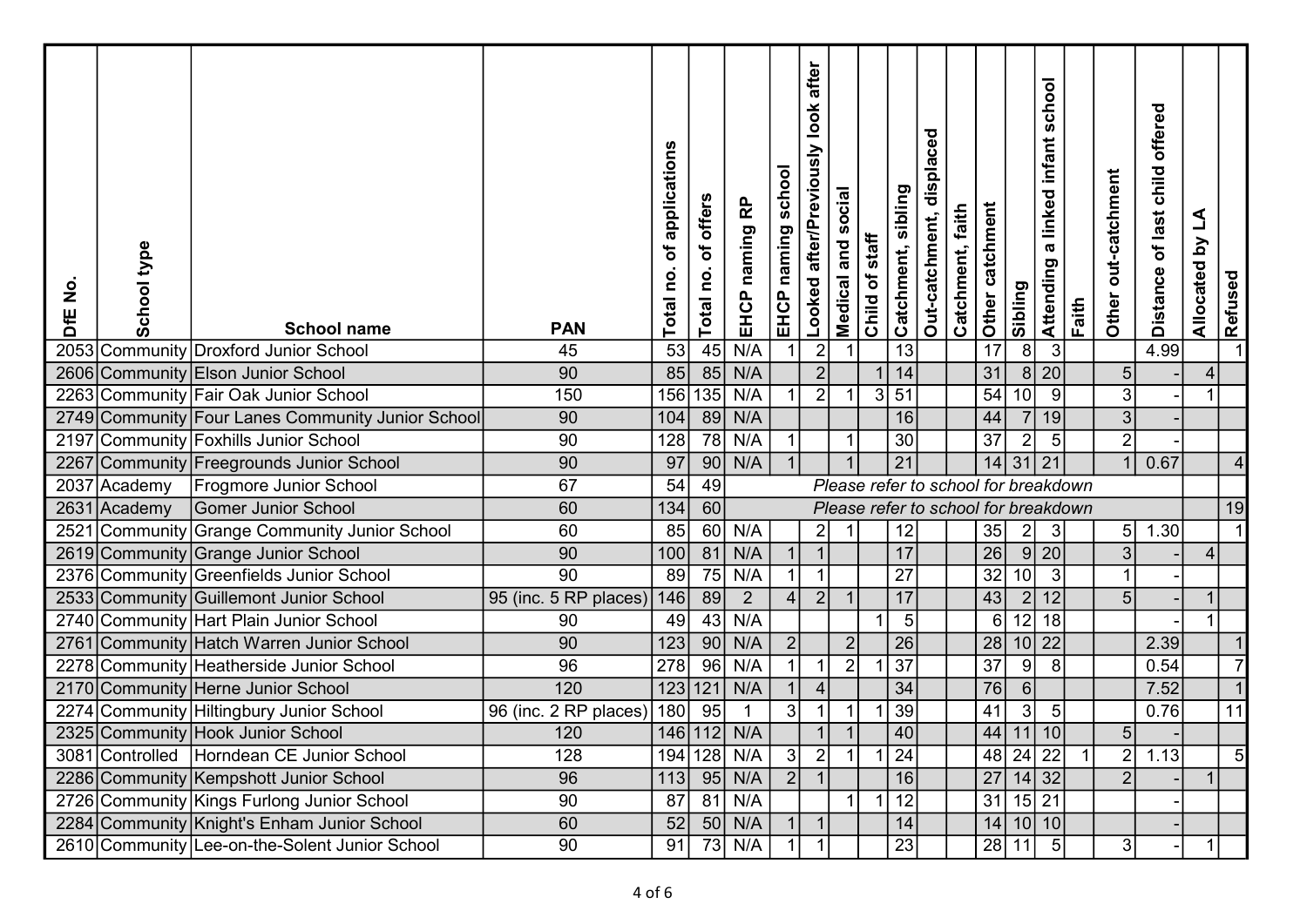| $\frac{1}{2}$<br>DfE | School type | <b>School name</b>                           | <b>PAN</b>            | applications<br>đ<br>Total no | of offers<br>Total no. | <u>բ</u><br>EHCP naming | school<br>EHCP naming | after<br><b>look</b><br>Looked after/Previously | Medical and social | Child of staff | Catchment, sibling | Out-catchment, displaced | Catchment, faith | $\frac{1}{2}$ Other catchment | Sibling          | school<br>a linked infant<br>Attending | Faith | Other out-catchment | offered<br>child<br>of last<br><b>Distance</b> | <u>گ</u><br>$\mathbf{\Sigma}$<br>Allocated | Refused        |  |
|----------------------|-------------|----------------------------------------------|-----------------------|-------------------------------|------------------------|-------------------------|-----------------------|-------------------------------------------------|--------------------|----------------|--------------------|--------------------------|------------------|-------------------------------|------------------|----------------------------------------|-------|---------------------|------------------------------------------------|--------------------------------------------|----------------|--|
| 2128                 |             | Community Locks Heath Junior School          | 128                   | 118                           | 91                     | N/A                     |                       |                                                 |                    |                | $\overline{18}$    |                          |                  |                               | $\overline{26}$  | $\overline{25}$                        |       |                     |                                                |                                            |                |  |
| 2332                 |             | Community Lymington Junior School            | 64                    | 77                            |                        | 66 N/A                  |                       | $\overline{1}$                                  |                    |                | 27                 |                          |                  | $\overline{28}$               | $\overline{5}$   | 3                                      |       |                     | 0.99                                           |                                            | 6              |  |
|                      |             | 2285 Community Manor Field Junior School     | 60                    | 68                            |                        | $56$ N/A                | $\mathbf{1}$          |                                                 |                    |                | $\overline{20}$    |                          |                  | $\overline{26}$               | $\overline{4}$   | $5\overline{)}$                        |       |                     |                                                |                                            |                |  |
|                      |             | 2520 Community Manor Junior School           | 90 (inc. 2 RP places) | 132                           | 81                     | $\overline{0}$          | 3 <sup>1</sup>        |                                                 |                    |                | 2                  |                          |                  |                               | 30 36            |                                        |       | 3                   |                                                |                                            |                |  |
|                      |             | 2378 Community Marchwood Junior School       | 90                    | 78                            | 75                     | N/A                     |                       |                                                 |                    |                | 21                 |                          |                  | 35                            | $\overline{2}$   | $\overline{7}$                         |       | $\overline{2}$      |                                                | $\vert 4 \vert$                            |                |  |
| 2287                 |             | Community Marnel Junior School               | 120                   |                               |                        | 133 112 N/A             |                       |                                                 |                    |                | 35                 |                          |                  | 44                            | 11               | 16                                     |       |                     |                                                | $3\vert$                                   |                |  |
|                      |             | 2383 Community Mayhill Junior School         | 70                    | 66                            | 54                     | N/A                     |                       | $\overline{1}$                                  |                    |                | $\overline{18}$    |                          |                  | $\overline{25}$               | $6\vert$         | $\lceil 3 \rceil$                      |       |                     |                                                |                                            |                |  |
|                      |             | 2335 Community Mengham Junior School         | 60                    | $\overline{59}$               |                        | $52$ N/A                |                       |                                                 | $\overline{2}$     |                | 11                 |                          |                  | 19                            | 8 11             |                                        |       |                     |                                                |                                            |                |  |
|                      |             | 2034 Community Merdon Junior School          | 64                    | 154                           | 64                     | N/A                     |                       | $\overline{1}$                                  |                    |                | 20                 |                          |                  | 19                            | 9                | 12                                     |       | 2                   | 0.80                                           |                                            | $\overline{2}$ |  |
|                      |             | 2268 Community Merton Junior School          | 60                    | 84                            |                        | $60$ N/A                |                       |                                                 |                    |                | 9                  |                          |                  | $\overline{22}$               | 12 13            |                                        |       | $\overline{2}$      | 0.65                                           |                                            |                |  |
|                      |             | 2106 Community Mill Rythe Junior School      | 90                    | $\overline{70}$               | 57                     | N/A                     | $\vert$ 2             |                                                 |                    |                | 9                  |                          |                  | 17                            | 10 18            |                                        |       |                     |                                                |                                            |                |  |
|                      |             | 2348 Community Netley Abbey Junior School    | 90                    | 107                           |                        | 78 N/A                  | $\vert$ 2             | $\overline{1}$                                  |                    |                | 20                 |                          |                  | $\overline{27}$               | 7 12             |                                        |       | 9 <sup>1</sup>      |                                                |                                            |                |  |
|                      |             | 2140 Community New Milton Junior School      | 93                    | 114                           | 93                     | N/A                     |                       |                                                 |                    |                | $\overline{22}$    |                          |                  | $\overline{53}$               |                  | 7 10                                   |       |                     | 4.30                                           |                                            |                |  |
|                      |             | 2265 Community North Baddesley Junior School | 90                    | 96                            | 90                     | N/A                     |                       |                                                 |                    |                | $\overline{26}$    |                          |                  | $\overline{38}$               | 4                | 15                                     |       |                     |                                                | 6 <sup>1</sup>                             |                |  |
|                      |             | 3120 Controlled   Oakley CE Junior School    | 67                    | $\overline{83}$               | 59                     | N/A                     |                       |                                                 |                    |                | 19                 |                          |                  | $\overline{25}$               | $\overline{7}$   | $6 \mid$                               |       |                     |                                                |                                            |                |  |
|                      |             | 2248 Community Orchard Junior School         | 90                    | 133                           |                        | $93$ N/A                |                       | 3                                               |                    |                | 39                 |                          |                  | 48                            |                  |                                        |       |                     | 0.74                                           |                                            | 14             |  |
|                      |             | 2718 Community Orchard Lea Junior School     | 64                    | 61                            | 59                     | N/A                     |                       |                                                 |                    |                | 17                 |                          |                  | $\overline{17}$               | $13$ 12          |                                        |       |                     |                                                |                                            |                |  |
|                      |             | 2213 Community Padnell Junior School         | 90                    | 112                           | 92                     | N/A                     | $\vert$ 1             | $\vert$ 1                                       |                    |                | 7 <sup>1</sup>     |                          |                  | 20                            | 15 48            |                                        |       |                     | 2.61                                           |                                            | 3 <sup>l</sup> |  |
|                      |             | 2624 Community Peel Common Junior School     | 60                    | 48                            |                        | $40$ N/A                |                       | $\mathbf{1}$                                    |                    |                | 6                  |                          |                  | 5 <sub>l</sub>                | $6\overline{19}$ |                                        |       |                     |                                                | $\mathbf 1$                                |                |  |
|                      |             | 3124 Controlled Pennington CE Junior School  | 52                    | 45                            |                        | $43$ N/A                |                       |                                                 |                    |                | 12                 |                          |                  | $\overline{20}$               | $\boxed{5}$ 4    |                                        |       |                     |                                                | $\overline{2}$                             |                |  |
|                      |             | 2003 Community Portway Junior School         | 96                    |                               |                        | 156 125 N/A             | $\vert$ 2             | $\overline{1}$                                  |                    |                | 26                 |                          |                  | 45                            | $ 15 $ 30        |                                        |       | 31                  | 2.89                                           |                                            |                |  |
|                      |             | 2266 Community Poulner Junior School         | 87                    | 86                            |                        | $62$ N/A                |                       |                                                 |                    |                | $\overline{23}$    |                          |                  | $\overline{23}$               | 58               |                                        |       | 2                   |                                                |                                            |                |  |
|                      |             | 2297 Community Purbrook Junior School        | $\overline{96}$       | 100                           |                        | $83$ N/A                | $\overline{2}$        | $\vert$ 2                                       |                    |                | 13                 |                          |                  |                               | $17$ 15 29       |                                        |       | 4                   |                                                |                                            |                |  |